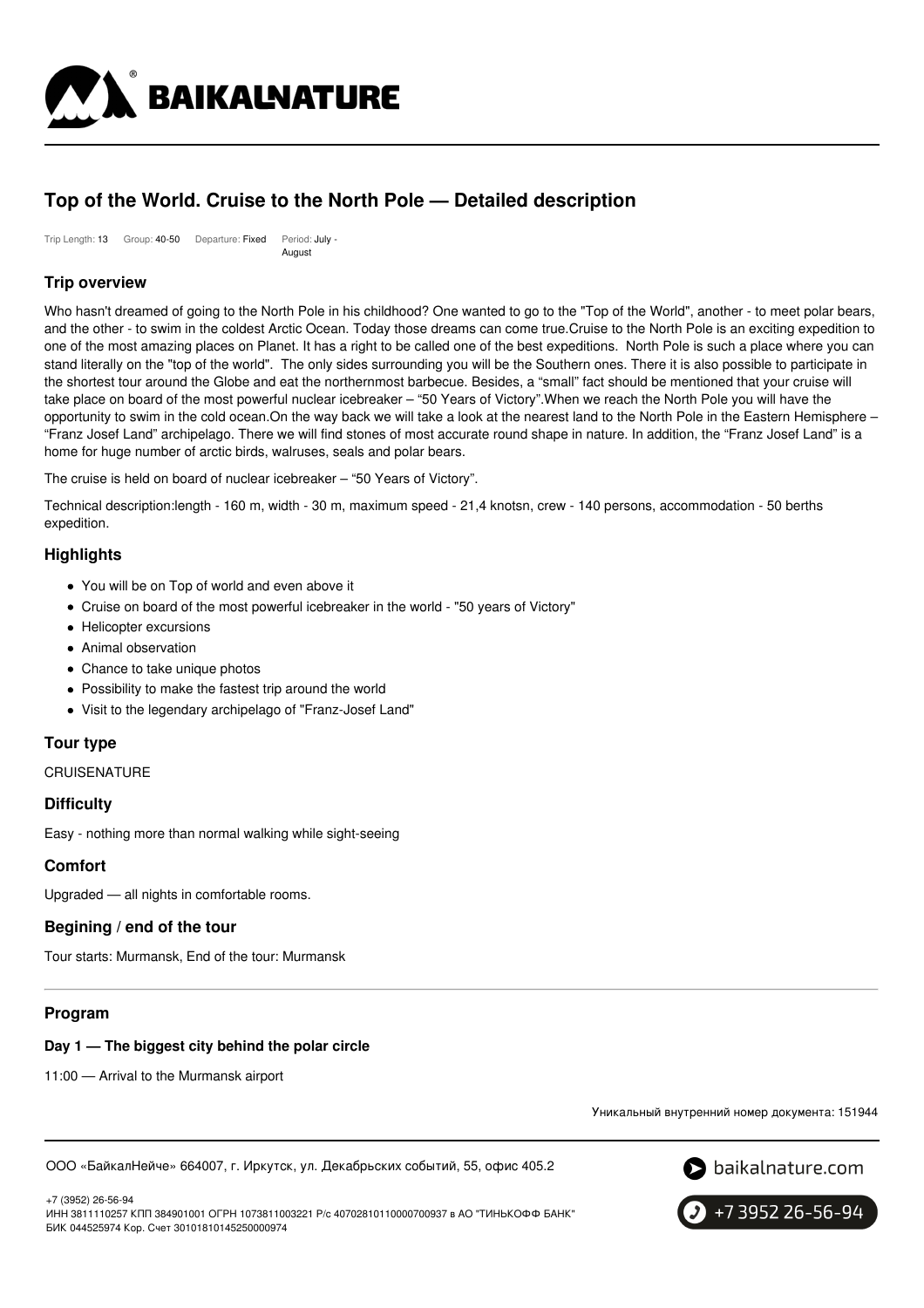

#### 14:00 — Free time in Murmansk

#### Overnight in the hotel

Hotels: Accommodation in the hotel Azimut Hotel Murmansk, Chambre double (deux lits ou un grand lit) Comfort: Comfortable accommodation, WC and bath / shower in room

### **Day 2 — Departure from Murmansk**

- 09:00 Breakfast in the hotel
- 11:00 Transfer in the port
- 12:00 Embarkation on board and installation in the cabins
- 13:00 Lunch on board
- 15:00 Commencement of sea passage
- 19:00 Dinner
	- Overnight on board

Hotels: Accommodation on the board "50 Years of Victory", Twin standard cabin Comfort: Comfortable accommodation, WC and bath / shower in room

### **Day 3 — Day at sea**

- 09:00 Breakfast
- 11:00 Sea navigation
- 13:00 Lunch
- 15:00 Free time on board
- 19:00 Dinner

#### Overnight on board

Hotels: Accommodation on the board "50 Years of Victory", Twin standard cabin Comfort: Comfortable accommodation, WC and bath / shower in room

### **Day 4 — On the icebreaker board**

- 09:00 Breakfast
- 11:00 Continuation of the navigation
- 13:00 Lunch
- 15:00 Free time
- 19:00 Dinner
	- Overnight on board

Hotels: Accommodation on the board "50 Years of Victory", Twin standard cabin Comfort: Comfortable accommodation, WC and bath / shower in room

#### **Day 5 — Ice-breaker from a bird's eye view**

- 09:00 Breakfast
- 11:00 Helicopter flight
- 13:00 Lunch
- 15:00 Free time on board
- 19:00 Dinner
	- Overnight on board

Hotels: Accommodation on the board "50 Years of Victory", Twin standard cabin Comfort: Comfortable accommodation, WC and bath / shower in room

#### **Day 6 — Continuation of the navigation**

Уникальный внутренний номер документа: 151944

ООО «БайкалНейче» 664007, г. Иркутск, ул. Декабрьских событий, 55, офис 405.2



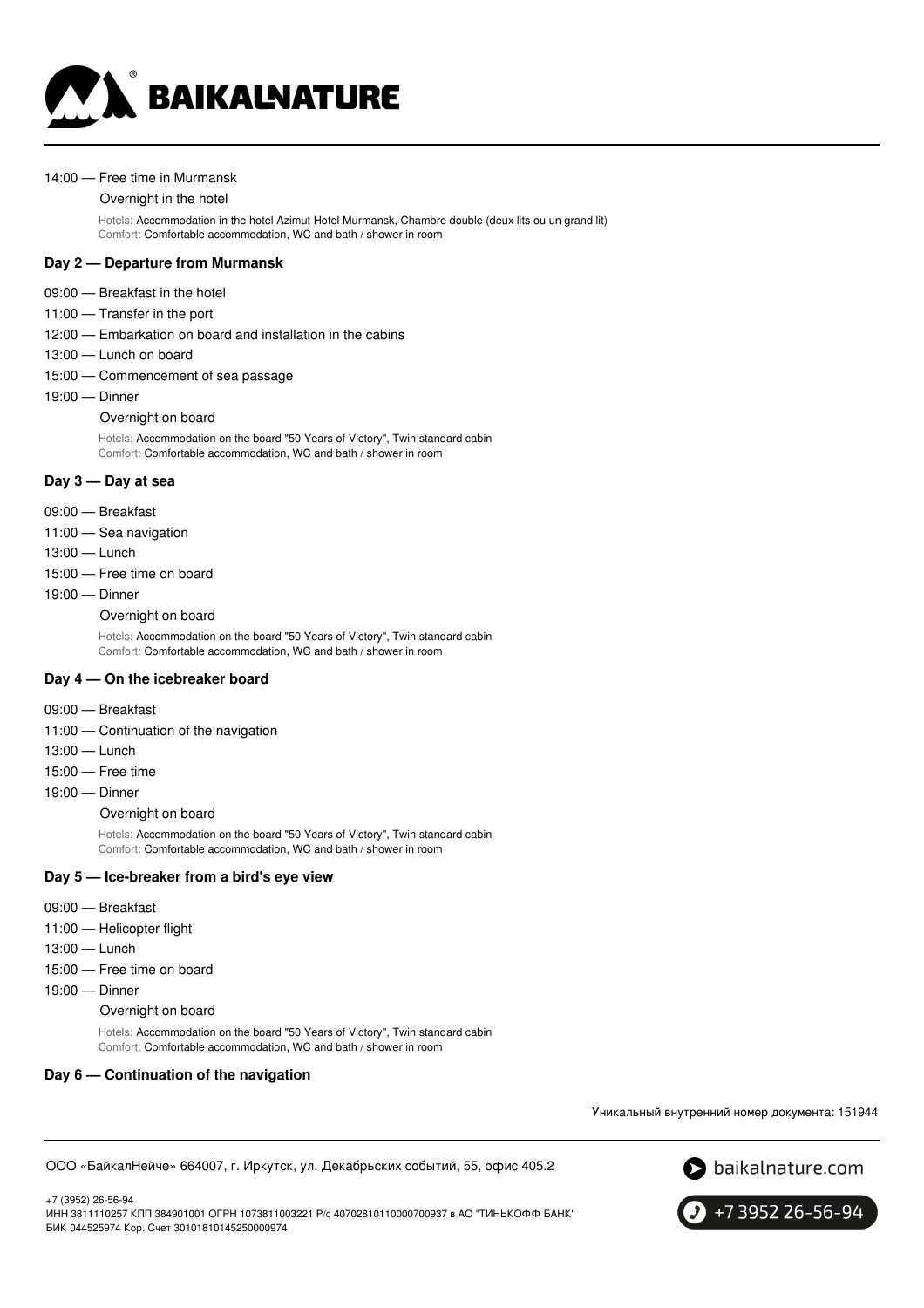

- 09:00 Breakfast
- 11:00 Free time on board
- 13:00 Lunch
- 15:00 Free time
- 19:00 Dinner

### Overnight on board

Hotels: Accommodation on the board "50 Years of Victory", Twin standard cabin Comfort: Comfortable accommodation, WC and bath / shower in room

### **Day 7 — North Pole**

- 09:00 Breakfast
- 11:00 Stop near the North Pole
- 13:00 Lunch on ice
- 15:00 Top of the world
- 19:00 Dinner

Overnight on board

Hotels: Accommodation on the board "50 Years of Victory", Twin standard cabin Comfort: Comfortable accommodation, WC and bath / shower in room

### **Day 8 — Departure to the south**

- 09:00 Breakfast
- 11:00 Navigation to the south
- 13:00 Lunch
- 15:00 Free time
- 19:00 Dinner
	- Overnight on board

Hotels: Accommodation on the board "50 Years of Victory", Twin standard cabin Comfort: Comfortable accommodation, WC and bath / shower in room

# **Day 9 — Franz Josef Land**

- 09:00 Breakfast
- 11:00 Debarkation on the islands
- 13:00 Lunch
- 15:00 Free time on board
- 19:00 Dinner

### Overnight on board

Hotels: Accommodation on the board "50 Years of Victory", Twin standard cabin Comfort: Comfortable accommodation, WC and bath / shower in room

### **Day 10 — Day at sea**

- 09:00 Breakfast
- 11:00 Continuation of the navigation
- 13:00 Lunch
- 15:00 Free time on board
- 19:00 Dinner
	- Overnight on board

Hotels: Accommodation on the board "50 Years of Victory", Twin standard cabin

Уникальный внутренний номер документа: 151944

ООО «БайкалНейче» 664007, г. Иркутск, ул. Декабрьских событий, 55, офис 405.2



+7 (3952) 26-56-94

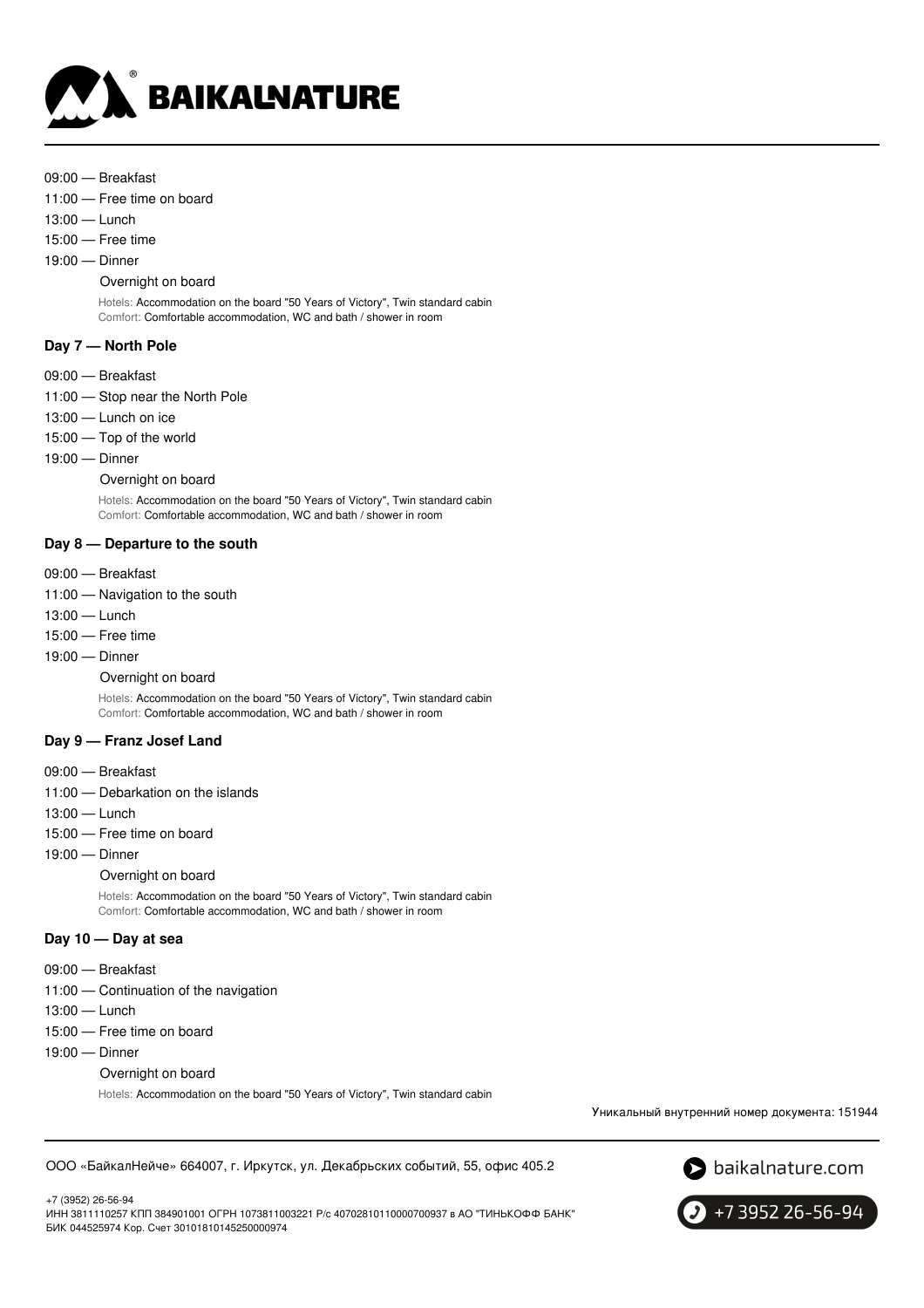

Comfort: Comfortable accommodation, WC and bath / shower in room

### **Day 11 — Tihaya bay anf the Arctic fauna**

- 09:00 Breakfast
- 11:00 Visit of the Tikhaya bay
- 15:00 Excursion to the cape Norway
- 19:00 Dinner

#### Overnight on board

Hotels: Accommodation on the board "50 Years of Victory", Twin standard cabin Comfort: Comfortable accommodation, WC and bath / shower in room

### **Day 12 — Farewell dinner**

- 09:00 Breakfast
- 11:00 Free time
- 13:00 Lunch
- 15:00 Meeting in the concert hall
- 19:00 Farewell dinner
	- Overnight on board

Hotels: Accommodation on the board "50 Years of Victory", Twin standard cabin Comfort: Comfortable accommodation, WC and bath / shower in room

#### **Day 13 — Arrival to Murmansk**

- 09:00 Breakfast
- 11:00 Arrival to Murmansk and debarkation
- 12:00 Transfer port airport/hotel

### **Departures**

| <b>Start</b> | End        | Basic price per person |
|--------------|------------|------------------------|
| 10.07.2022   | 22.07.2022 | 31995.00 USD           |
| 21.07.2022   | 02.08.2022 | 31995.00 USD           |
| 01.08.2022   | 13.08.2022 | 31995.00 USD           |

# **Note**

For the tour the gum boots and expedition down jacket are furnished to all participants of the cruise. The price is given for the Standard Twin Cabin / per person (bed and sofa, bathroom (toilet and douche), TV and DVD. To book the others categories, the following supplement is applied : + 5 000 \$ for the Mini Suite Cabin (sofa, bed separated from the lounge zone by the screen, bathroom (toilet and douche), TV and DVD, fridge). + 11 000 \$ for the Suite Cabin (bedroom and lounge zone, bathroom (toilet and douche or bath), TV and DVD, fridge). + 12 000 \$ - Suite "Grand" (bedroom and lounge; bathroom (toilet, bath), refrigerator, TV, DVD-player, coffee maker; 2 cabins) + 15 000 \$ for the Victory Suite Cabin (very spacious bedroom and lounge zone, sofa, bathroom (toilet and douche or bath), TV and DVD, fridge, coffeemachine. + 17 000 \$ for the Arktika Suite Cabin (very spacious bedroom and lounge zone, sofa, bathroom (toilet and douche or bath), TV and DVD, fridge, coffee-machine, fresh fruits, soft drinks and first courses).

# **What's included**

Уникальный внутренний номер документа: 151944

ООО «БайкалНейче» 664007, г. Иркутск, ул. Декабрьских событий, 55, офис 405.2



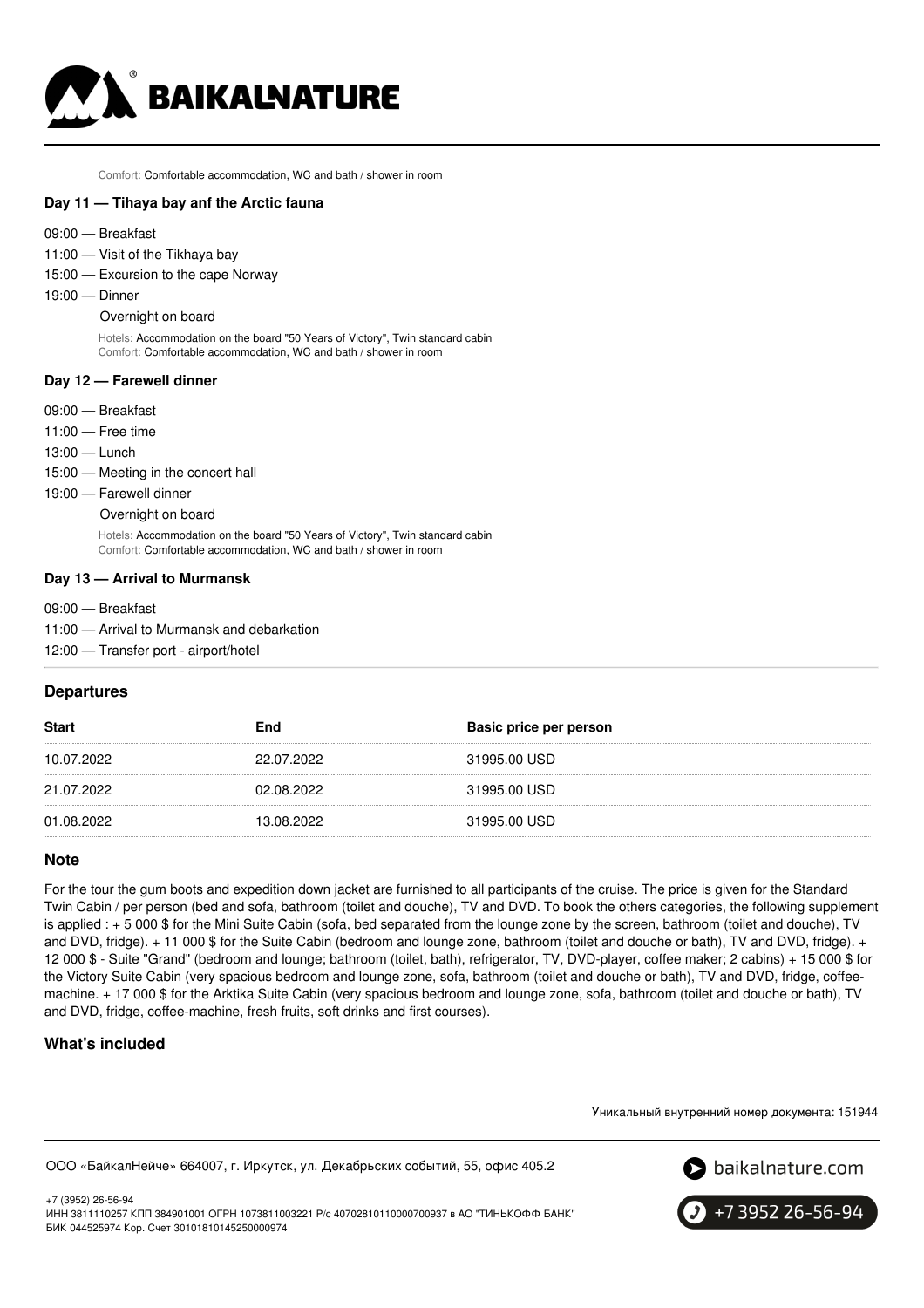

### **Price includes**

- Accommodation as per itinerary
- Transport as per itinerary
- Meals
- Medical insurance
- Transfer from airport / railway station on first day
- Transfer to airport / railway station on last day
- Russian-speaking guide services

# **Checklist & Equipment**

We recommend you to pack all your stuff in two bags: a small backpack and a large travelling bag.

SMALL BACKPACK: will be useful for carrying your personal belongings during the day (camera, film, personal medication, bottled water, etc.) You will also use it as hand luggage during air travel for all your heavy (to lighten the travel bag in the luggage compartment), fragile (camera, etc.) and necessary (toilet bag, etc.) things.

BIG TRAVEL BAG or BIG BACKPACK: must contain the rest of your stuff. It will be in the luggage compartment during the flight. It will be transported by vehicles.

# **Recommended checklist**

Sunglasses Raincoat or wind and waterproof shell jacket (with hood !) POLARTEC or similar pullover Windproof waterproof pants and jacket (GORE-TEX, EVENT, SIMPA-TEX) Long sleeve shirts or sweatshirts **Shorts** T-shirts Sunscreen for skin and lips Down jacket Fleece jacket or warm sweater Comfortable pants Wool gloves and winter cap Warm gloves or mittens Lipstick Important travel documents: Passport and visa, original or electronic airplane tickets (with a sets of photocopies kept separately), bank card Wipes Charger and spare battery for camera/phone Photo / video camera Tour vouchers and programme Currency in euros, dollars Seasickness remedies

# **About the boat**

# **50 Years of Victory**

Nuclear-powered icebreaker «50 Years of Victory» is a comfortable six deck vessel (Arktika class). Built in St Petersburg in 2007. This vessel is equipped with modern navigational facilities and exceeds the speed of 39,6 km per hour (around 24,6 MpH). Specifications:

Уникальный внутренний номер документа: 151944

ООО «БайкалНейче» 664007, г. Иркутск, ул. Декабрьских событий, 55, офис 405.2



+7 (3952) 26-56-94 ИНН 3811110257 КПП 384901001 ОГРН 1073811003221 Р/с 40702810110000700937 в АО "ТИНЬКОФФ БАНК" БИК 044525974 Кор. Счет 30101810145250000974

+7 3952 26-56-94

### **Price does not include**

- Personal expenses and tips
- Visa fees and travel insurance
- Beverages
- Airline tickets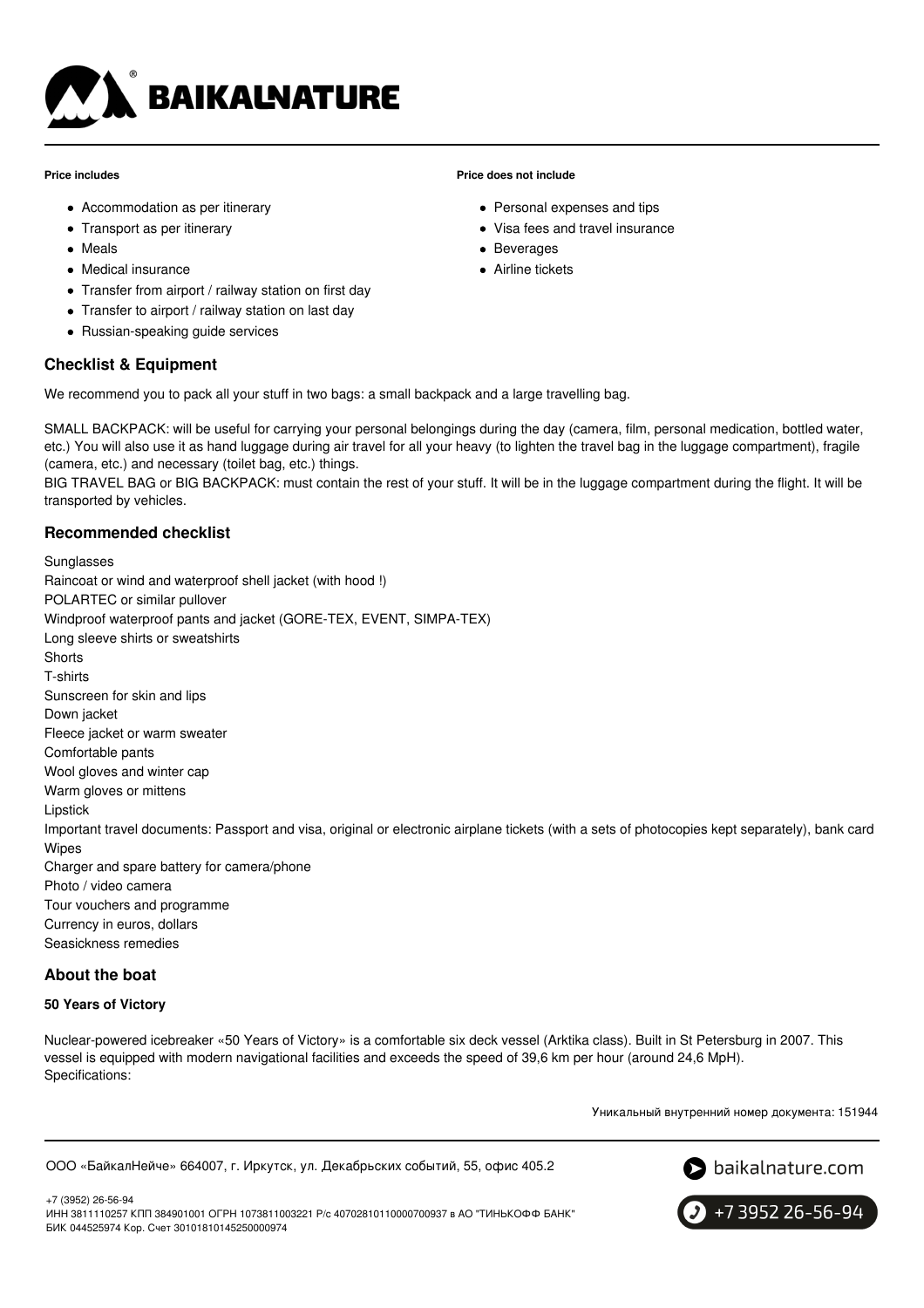

- $\bullet$  Length -159,6 m
- $\bullet$  Width 30 m
- Passenger capacity 128

Crew - 140

Vessel features:

- Restaurant
- Bar- restaurant
- Londge
- Conference room
- Smimming Pool
- Solarium
- Library
- 2 Saunas
- Gym
- Laundrv
- Souvenir
- Medicine cabinet

Accommodation:

- 44 Standard Twins
- 6 Mini Suites
- 6 Suites
- 1 Victory Suite
- 5 Arktika Suites

All cabins are outside with large scenic windows, equipped with private facilities, TV, radio and 220 volt sockets.

# **Meals**

Three meals a day on shipboard, cuisine, based on fresh products and caught fish.

If you are a vegetarian or have any particular preferences, please let us know, so we could adapt the menu.

### **Visa**

You need a tourist visa to travel to Russia. It can be issued for a maximum period of 30 days. Your passport has to be valid for at least six months after the expiry date of your visa and to have at least two blank pages.

BaikalNature offers visa support and has created "BaikalNature letter of invitation" package. If you buy a BaikalNature tour, this package is absolutely free; when you buy any other BaikalNature service, you will have to pay for this package. For more information please conact your nearest Russian Embassy or Visa Application Center.

### **Money**

The Russian currency is ruble. In all cities and many large villages of Russia, you can easily withdraw rubles, using a Visa or MasterCard, from ATMs, located in banks, department stores or hotel lobbies, some of them are open 24 hours a day. If you have euros or dollars with you, exchange offices will allow you to change them easily in the cities, seldom in the countryside. However, it can be difficult to exchange traveler's checks, even in cities.

# **Tipping**

Уникальный внутренний номер документа: 151944

ООО «БайкалНейче» 664007, г. Иркутск, ул. Декабрьских событий, 55, офис 405.2